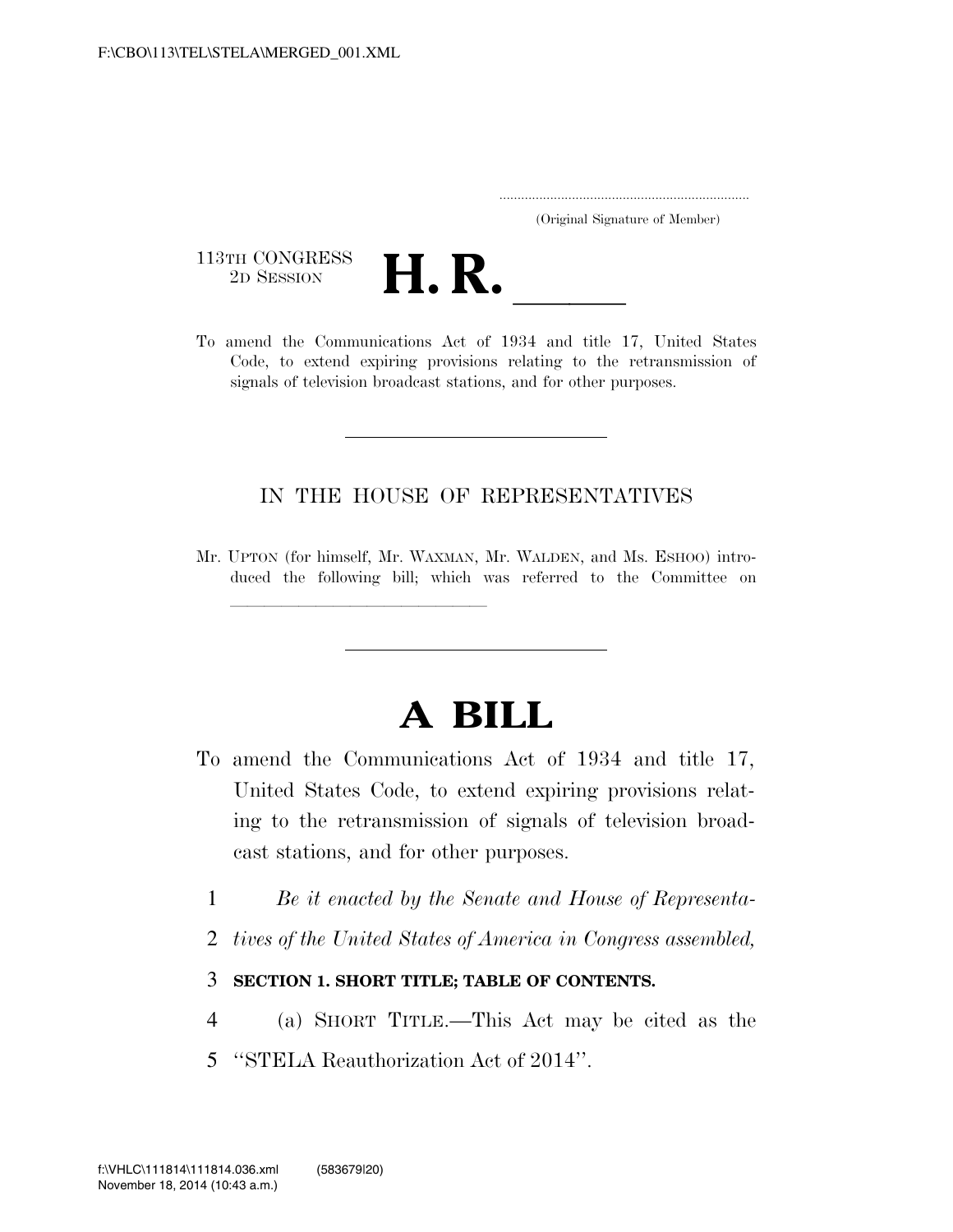### 1 (b) TABLE OF CONTENTS.—The table of contents for

#### 2 this Act is as follows:

Sec. 1. Short title; table of contents.

Sec. 2. No additional appropriations authorized.

#### TITLE I—COMMUNICATIONS PROVISIONS

- Sec. 101. Extension of authority.
- Sec. 102. Modification of television markets to further consumer access to relevant television programming.
- Sec. 103. Consumer protections in retransmission consent.
- Sec. 104. Delayed application of JSA attribution rule.
- Sec. 105. Deletion or repositioning of stations during certain periods.
- Sec. 106. Repeal of integration ban.
- Sec. 107. Report on communications implications of statutory licensing modifications.
- Sec. 108. Local network channel broadcast reports.
- Sec. 109. Report on designated market areas.
- Sec. 110. Update to cable rates report.
- Sec. 111. Administrative reforms to effective competition petitions.
- Sec. 112. Definitions.

#### TITLE II—COPYRIGHT PROVISIONS

- Sec. 201. Reauthorization.
- Sec. 202. Termination of license.
- Sec. 203. Local service area of a primary transmitter.
- Sec. 204. Market determinations.

#### TITLE III—SEVERABILITY

Sec. 301. Severability.

#### 3 **SEC. 2. NO ADDITIONAL APPROPRIATIONS AUTHORIZED.**

- 4 No additional funds are authorized to carry out this
- 5 Act, or the amendments made by this Act. This Act, and
- 6 the amendments made by this Act, shall be carried out
- 7 using amounts otherwise authorized or appropriated.

## 8 **TITLE I—COMMUNICATIONS**  9 **PROVISIONS**

#### 10 **SEC. 101. EXTENSION OF AUTHORITY.**

- 11 Section 325(b) of the Communications Act of 1934
- 12 (47 U.S.C. 325(b)) is amended—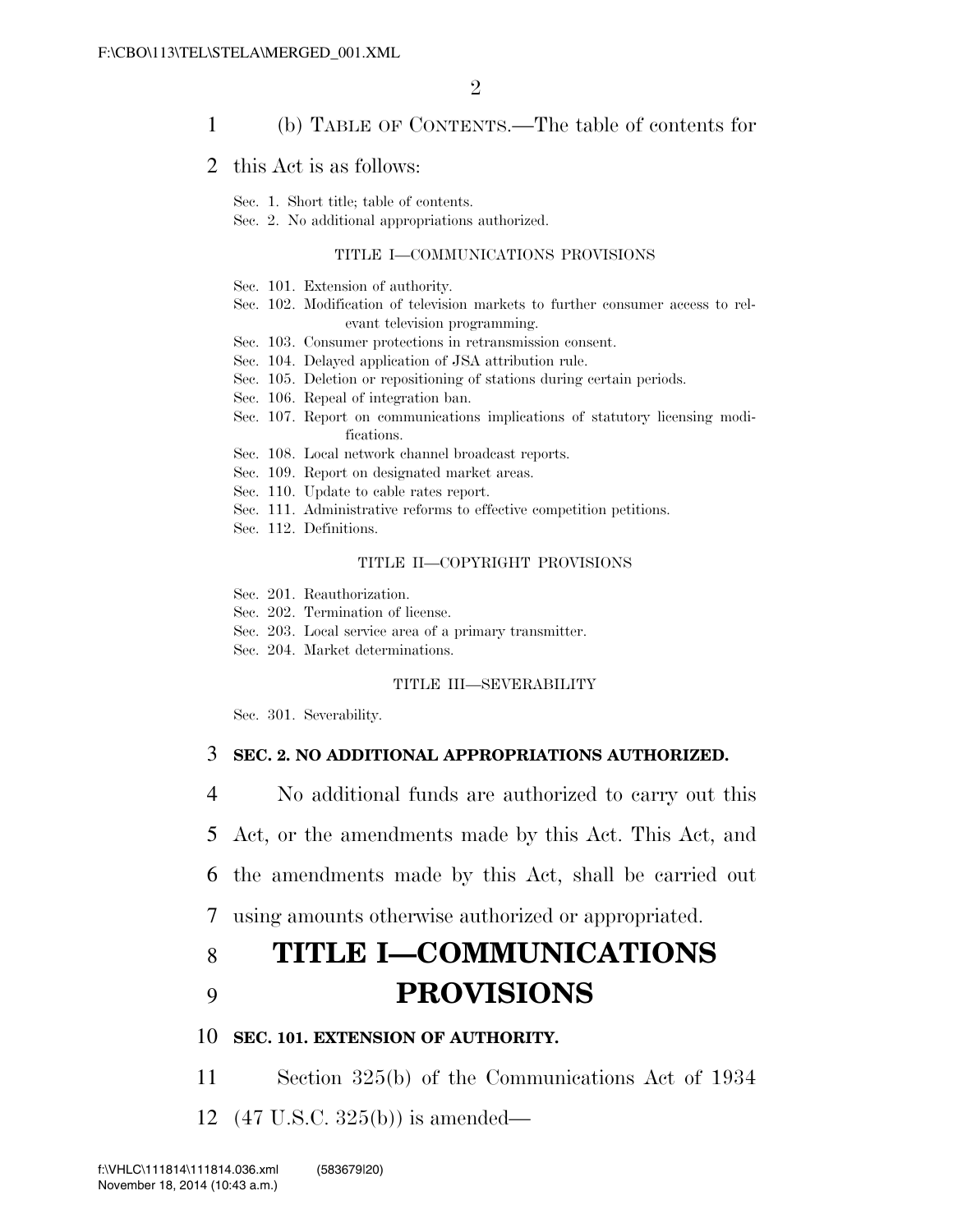1 (1) in paragraph  $(2)(C)$ , by striking "December 31, 2014'' and inserting ''December 31, 2019''; and 3 (2) in paragraph  $(3)(C)$ , by striking "January 1, 2015'' each place it appears and inserting ''Janu-5 ary 1, ". **SEC. 102. MODIFICATION OF TELEVISION MARKETS TO FURTHER CONSUMER ACCESS TO RELEVANT TELEVISION PROGRAMMING.**  (a) IN GENERAL.—Section 338 of the Communica- tions Act of 1934 (47 U.S.C. 338) is amended by adding at the end the following: 12 "(I) MARKET DETERMINATIONS.— ''(1) IN GENERAL.—Following a written re- quest, the Commission may, with respect to a par- ticular commercial television broadcast station, in- clude additional communities within its local market or exclude communities from such station's local market to better effectuate the purposes of this sec- tion. 20 "(2) CONSIDERATIONS.—In considering re- quests filed under paragraph (1), the Commission—  $\mathcal{L}(A)$  may determine that particular com- munities are part of more than one local mar-ket; and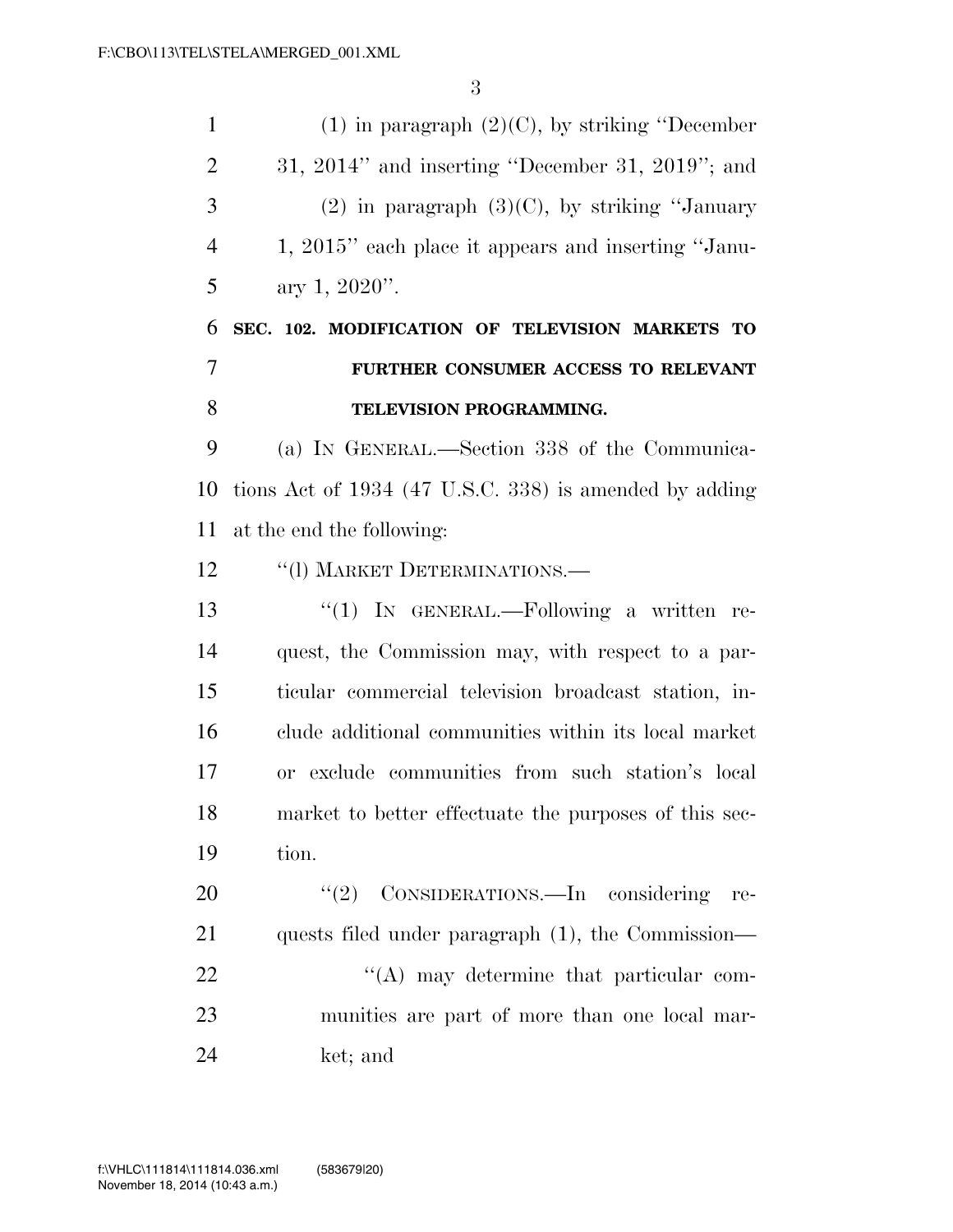| $\mathbf{1}$   | $\lq\lq$ shall afford particular attention to |
|----------------|-----------------------------------------------|
| $\overline{2}$ | the value of localism by taking into account  |
| 3              | such factors as—                              |
| $\overline{4}$ | "(i) whether the station, or other sta-       |
| 5              | tions located in the same area—               |
| 6              | "(I) have been historically carried           |
| $\tau$         | on the cable system or systems within         |
| 8              | such community; or                            |
| 9              | "(II) have been historically car-             |
| 10             | ried on the satellite carrier or carriers     |
| 11             | serving such community;                       |
| 12             | "(ii) whether the television station          |
| 13             | provides coverage or other local service to   |
| 14             | such community;                               |
| 15             | "(iii) whether modifying the local            |
| 16             | market of the television station would pro-   |
| 17             | mote consumers' access to television broad-   |
| 18             | cast station signals that originate in their  |
| 19             | State of residence;                           |
| 20             | "(iv) whether any other television sta-       |
| 21             | tion that is eligible to be carried by a sat- |
| 22             | ellite carrier in such community in fulfill-  |
| 23             | ment of the requirements of this section      |
| 24             | provides news coverage of issues of concern   |
| 25             | to such community or provides carriage or     |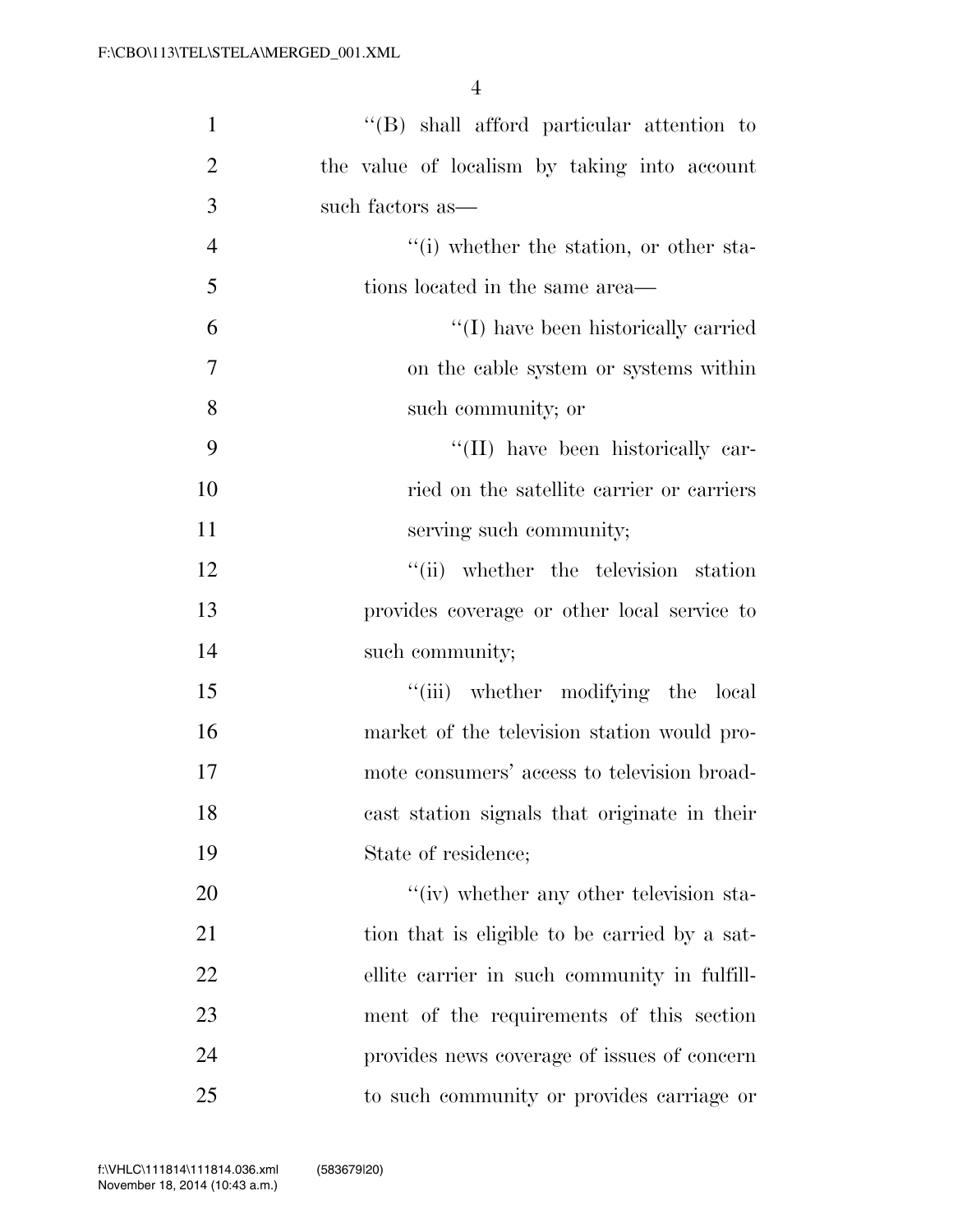| $\mathbf{1}$   | coverage of sporting and other events of             |
|----------------|------------------------------------------------------|
| $\overline{2}$ | interest to the community; and                       |
| 3              | $f'(v)$ evidence of viewing patterns in              |
| $\overline{4}$ | households that subscribe and do not sub-            |
| 5              | scribe to the services offered by multi-             |
| 6              | channel video programming distributors               |
| $\overline{7}$ | within the areas served by such multi-               |
| 8              | channel video programming distributors in            |
| 9              | such community.                                      |
| 10             | $``(3)$ CARRIAGE OF SIGNALS.—                        |
| 11             | "(A) CARRIAGE OBLIGATION. A market                   |
| 12             | determination under this subsection shall not        |
| 13             | create additional carriage obligations for a sat-    |
| 14             | ellite carrier if it is not technically and economi- |
| 15             | cally feasible for such carrier to accomplish        |
| 16             | such carriage by means of its satellites in oper-    |
| 17             | ation at the time of the determination.              |
| 18             | "(B) DELETION OF SIGNALS.—A satellite                |
| 19             | carrier shall not delete from carriage the signal    |
| 20             | of a commercial television broadcast station         |
| 21             | during the pendency of any proceeding under          |
| 22             | this subsection.                                     |
| 23             | "(4) DETERMINATIONS.—Not later than $120$            |
| 24             | days after the date that a written request is filed  |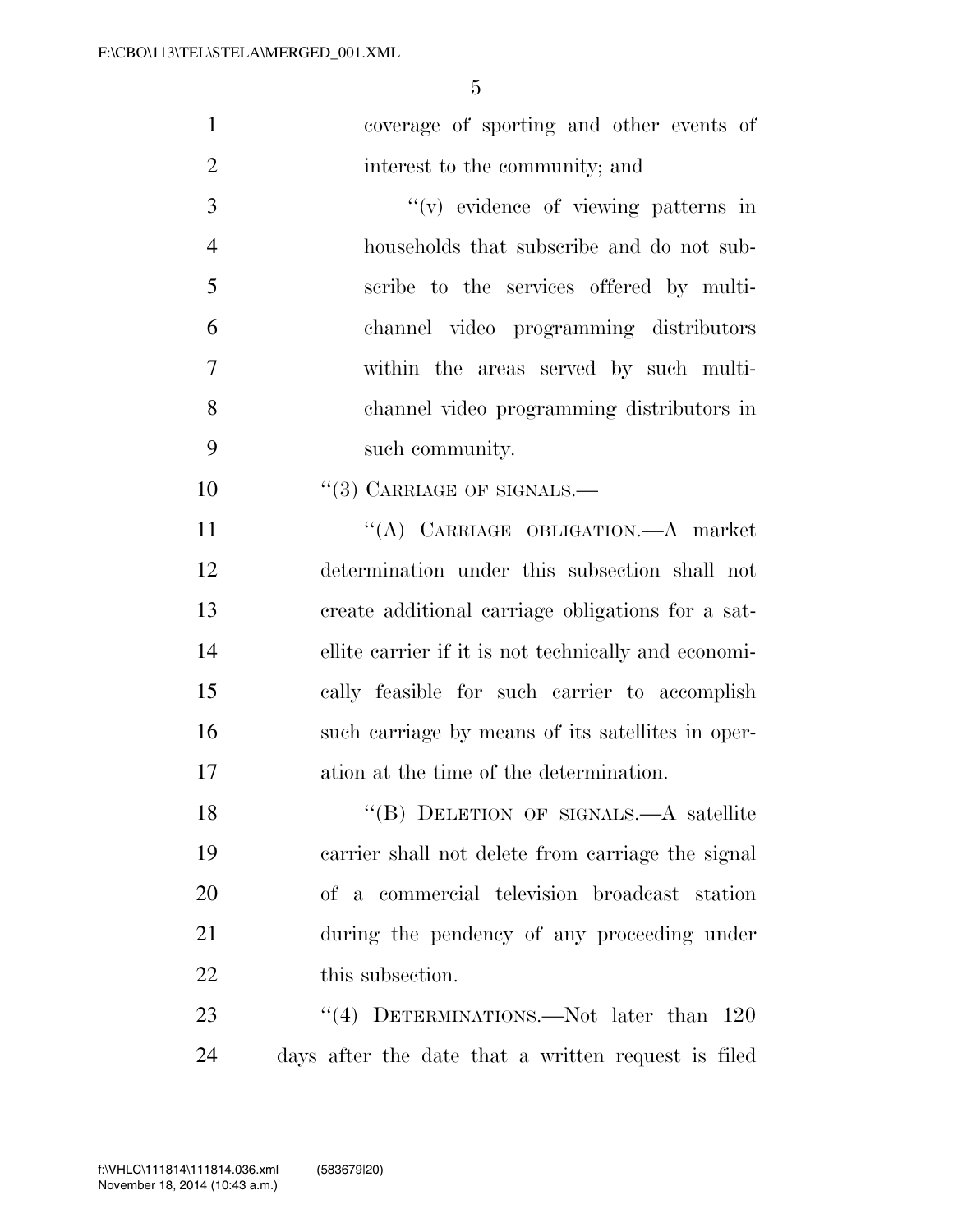under paragraph (1), the Commission shall grant or deny the request.

3 "(5) NO EFFECT ON ELIGIBILITY TO RECEIVE DISTANT SIGNALS.—No modification of a commer- cial television broadcast station's local market pursu- ant to this subsection shall have any effect on the eligibility of households in the community affected by such modification to receive distant signals pur- suant to section 339, notwithstanding subsection 10 (h)(1) of this section.". (b) CONFORMING AMENDMENTS.—Section 12 614(h)(1)(C) of the Communications Act of 1934 (47) U.S.C. 534(h)(1)(C)) is amended— (1) in clause (ii)— (A) in subclause (I), by striking ''commu- nity'' and inserting ''community or on the sat- ellite carrier or carriers serving such commu- nity''; (B) by redesignating subclauses (III) and (IV) as subclauses (IV) and (V), respectively; (C) by inserting after subclause (II) the following:  $\frac{1}{2}$  TIII) whether modifying the market of the television station would promote consumers' access to television broadcast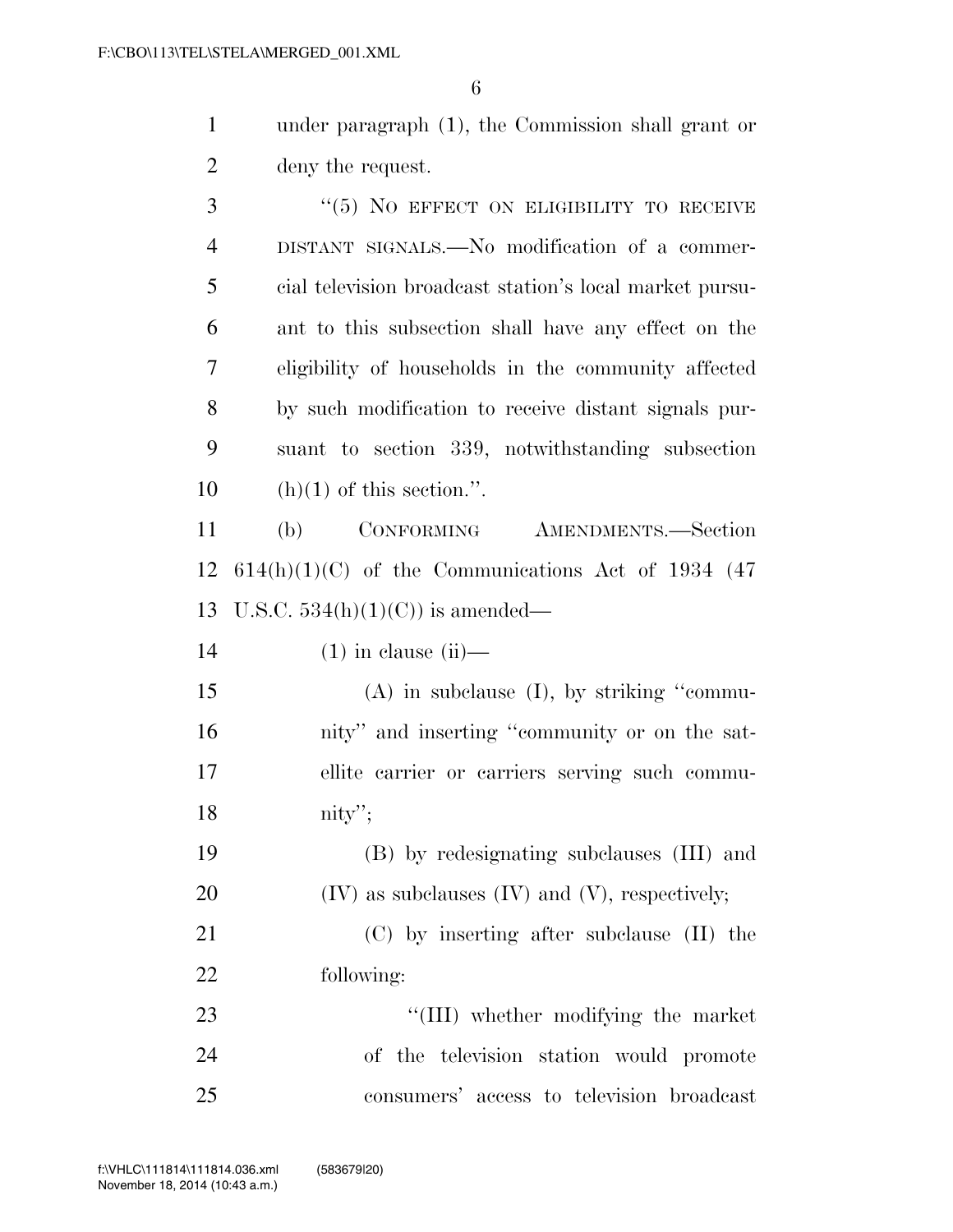| $\mathbf{1}$   | station signals that originate in their State              |
|----------------|------------------------------------------------------------|
| $\overline{2}$ | of residence;"; and                                        |
| 3              | $(D)$ by amending subclause $(V)$ , as redesig-            |
| $\overline{4}$ | nated, to read as follows:                                 |
| 5              | $\lq\lq(V)$ evidence of viewing patterns in                |
| 6              | households that subscribe and do not sub-                  |
| $\overline{7}$ | scribe to the services offered by multi-                   |
| 8              | channel video programming distributors                     |
| 9              | within the areas served by such multi-                     |
| 10             | channel video programming distributors in                  |
| 11             | such community."; and                                      |
| 12             | $(2)$ by moving the margin of clause (iv) 2 ems            |
| 13             | to the left.                                               |
| 14             | (c) MARKET MODIFICATION PROCESS.—The Com-                  |
| 15             | mission shall make information available to consumers on   |
| 16             | its website that explains the market modification process, |
| 17             | including—                                                 |
| 18             | (1) who may petition to include additional com-            |
| 19             | munities within, or exclude communities from, a—           |
| 20             | (A) local market (as defined in section                    |
| 21             | $122(j)$ of title 17, United States Code); or              |
| <u>22</u>      | (B) television market (as determined under                 |
| 23             | section $614(h)(1)(C)$ of the Communications               |
| 24             | Act of 1934 (47 U.S.C. 534(h)(1)(C))); and                 |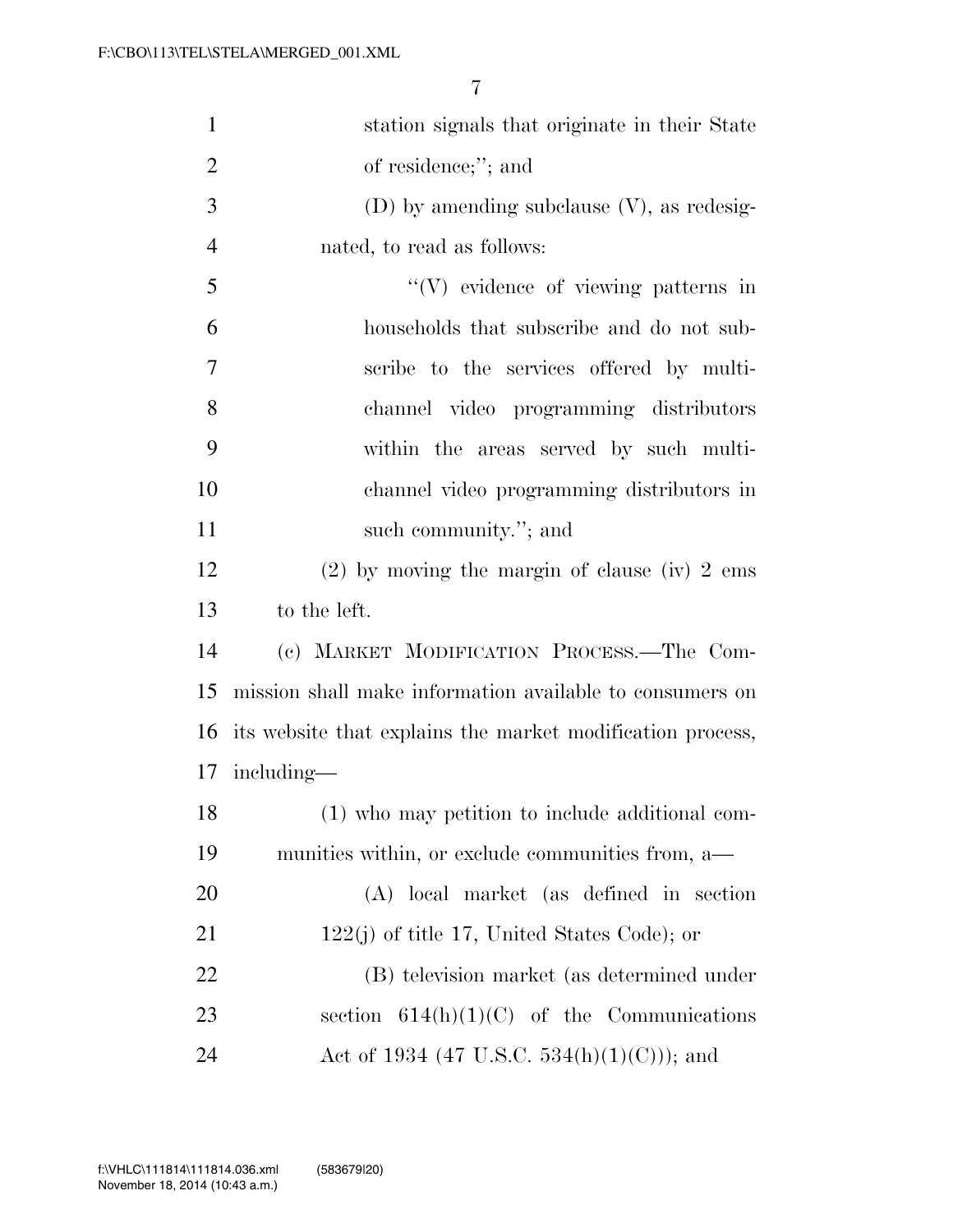(2) the factors that the Commission takes into account when responding to a petition described in paragraph (1).

(d) IMPLEMENTATION.—

 (1) DEADLINE FOR REGULATIONS.—Not later than 9 months after the date of the enactment of this Act, the Commission shall promulgate regula- tions to implement this section and the amendments made by this section.

 (2) MATTERS FOR CONSIDERATION.—As part of the rulemaking required by paragraph (1), the Com- mission shall ensure that procedures for the filing and consideration of a written request under sec-14 tions  $338(1)$  and  $614(h)(1)(C)$  of the Communica-15 tions Act of 1934 (47 U.S.C. 338(l);  $534(h)(1)(C)$ ) fully effectuate the purposes of the amendments made by this section, and update what it considers to be a community for purposes of a modification of 19 a market under section  $338(1)$  or  $614(h)(1)(C)$  of the Communications Act of 1934.

 **SEC. 103. CONSUMER PROTECTIONS IN RETRANSMISSION CONSENT.** 

 (a) JOINT RETRANSMISSION CONSENT NEGOTIA- TIONS.—Section 325(b)(3)(C) of the Communications Act of 1934 (47 U.S.C. 325(b)(3)(C)) is amended—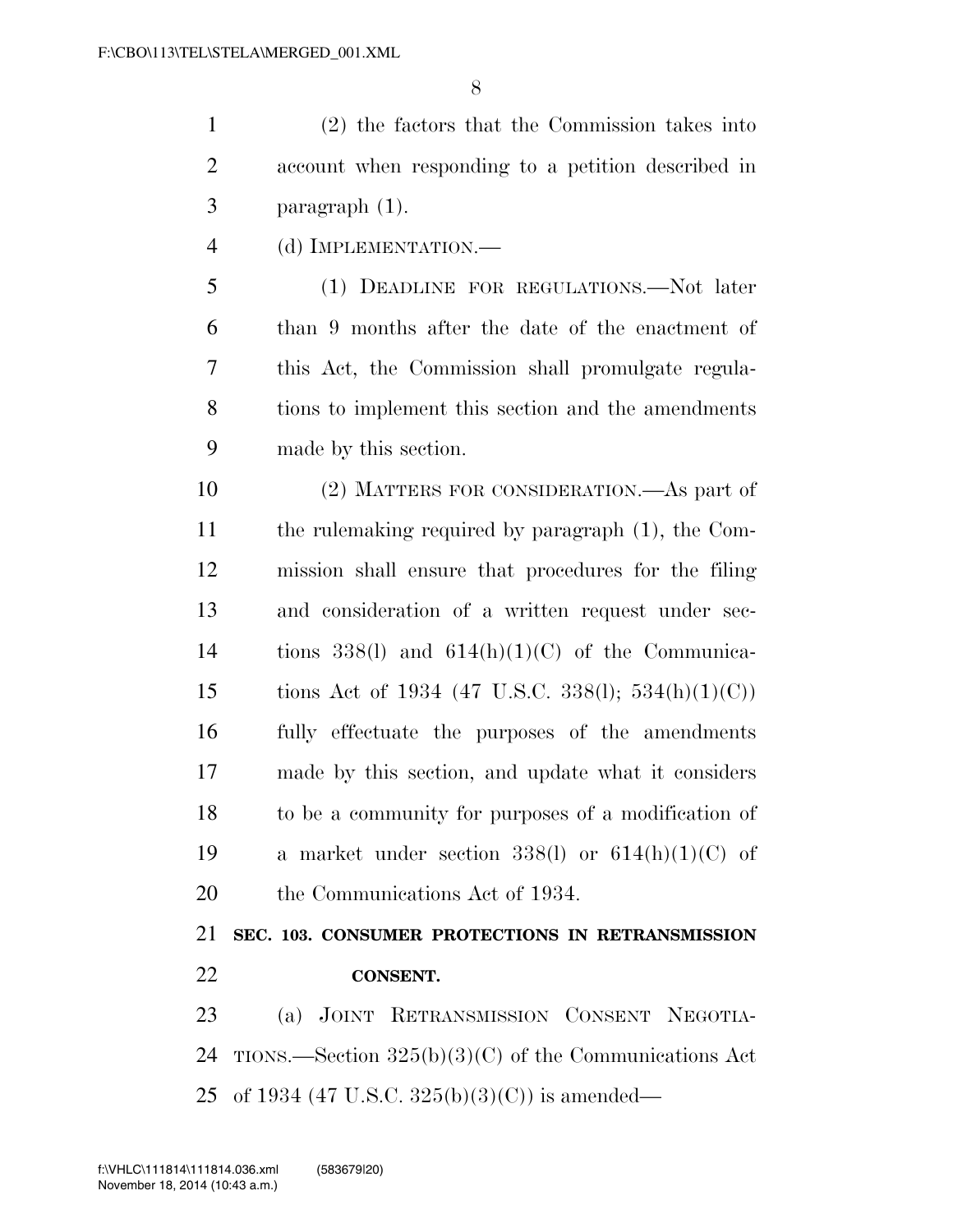(1) in clause (ii), by striking ''and'' at the end; (2) in clause (iii), by striking the period at the end and inserting a semicolon; and

(3) by adding at the end the following:

 ''(iv) prohibit a television broadcast station from coordinating negotiations or negotiating on a joint basis with another television broadcast station in the same local market (as defined in section 122(j) of title 17, United States Code) to grant re- transmission consent under this section to a multi- channel video programming distributor, unless such stations are directly or indirectly under common de 13 jure control permitted under the regulations of the Commission; and''.

 (b) PROTECTIONS FOR SIGNIFICANTLY VIEWED AND OTHER TELEVISION SIGNALS.—Section 325(b)(3)(C) of the Communications Act of 1934 (47 U.S.C.  $325(b)(3)(C)$  is further amended by adding at the end the following:

  $\qquad$   $\qquad$   $\qquad$   $\qquad$   $\qquad$   $\qquad$   $\qquad$   $\qquad$   $\qquad$   $\qquad$   $\qquad$   $\qquad$   $\qquad$   $\qquad$   $\qquad$   $\qquad$   $\qquad$   $\qquad$   $\qquad$   $\qquad$   $\qquad$   $\qquad$   $\qquad$   $\qquad$   $\qquad$   $\qquad$   $\qquad$   $\qquad$   $\qquad$   $\qquad$   $\qquad$   $\qquad$   $\qquad$   $\qquad$   $\qquad$   $\qquad$  limiting the ability of a multichannel video program- ming distributor to carry into the local market (as defined in section 122(j) of title 17, United States Code) of such station a television signal that has been deemed significantly viewed, within the mean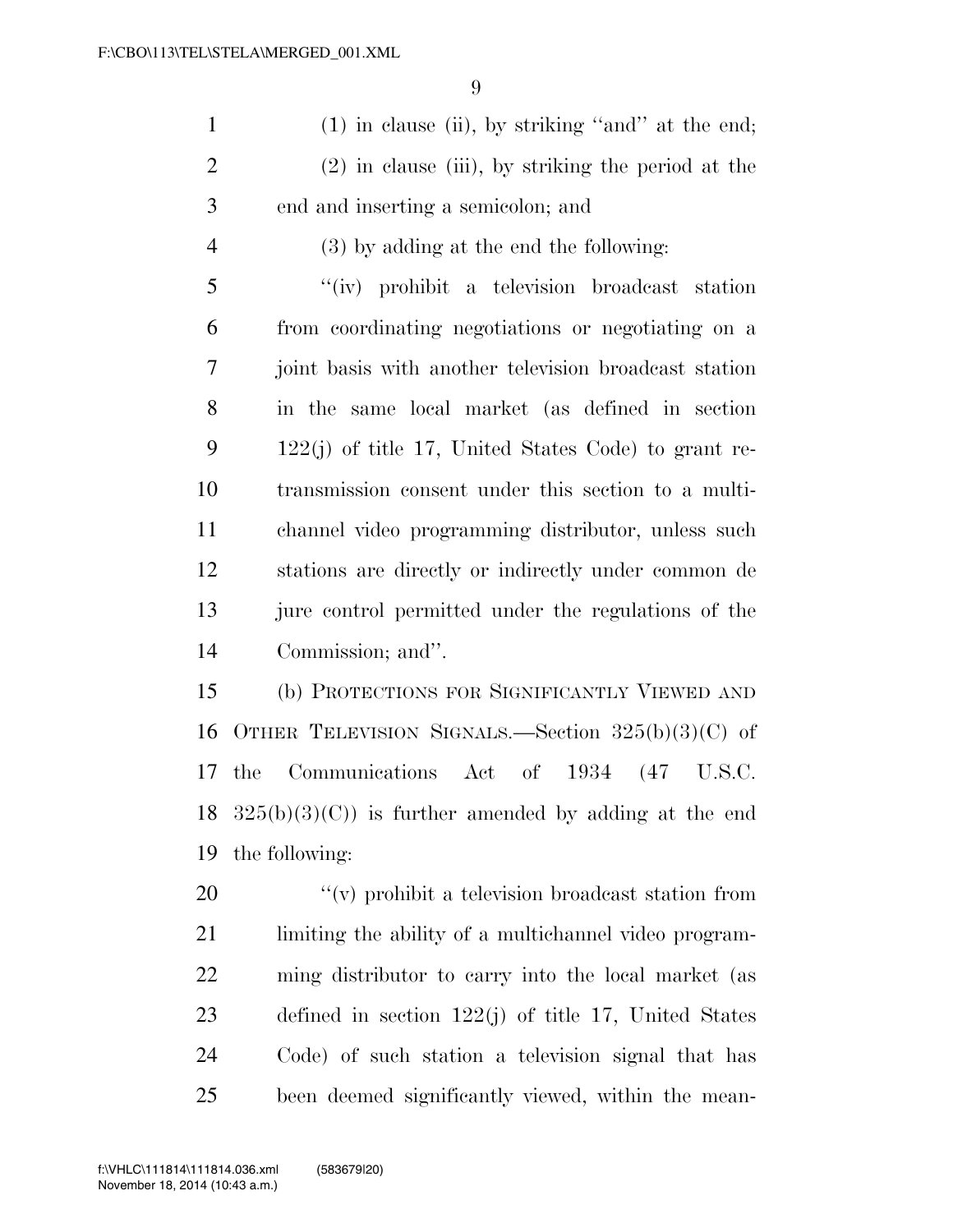ing of section 76.54 of title 47, Code of Federal Regulations, or any successor regulation, or any other television broadcast signal such distributor is authorized to carry under section 338, 339, 340, or 614 of this Act, unless such stations are directly or indirectly under common de jure control permitted by the Commission.''.

 (c) GOOD FAITH.—Not later than 9 months after the date of the enactment of this Act, the Commission shall commence a rulemaking to review its totality of the cir- cumstances test for good faith negotiations under clauses 12 (ii) and (iii) of section  $325(b)(3)(C)$  of the Communica-tions Act of 1934 (47 U.S.C. 325(b)(3)(C)).

 (d) MARGIN CORRECTIONS.—Section 325(b) of the Communications Act of 1934 (47 U.S.C. 325(b)) is fur-ther amended—

17 (1) in paragraph  $(3)(C)$ , by moving the margin of clause (iii) 4 ems to the left; and

 (2) by moving the margin of paragraph (7) 2 ems to the left.

 (e) DEADLINE FOR REGULATIONS.—Not later than 9 months after the date of the enactment of this Act, the Commission shall promulgate regulations to implement the amendments made by this section.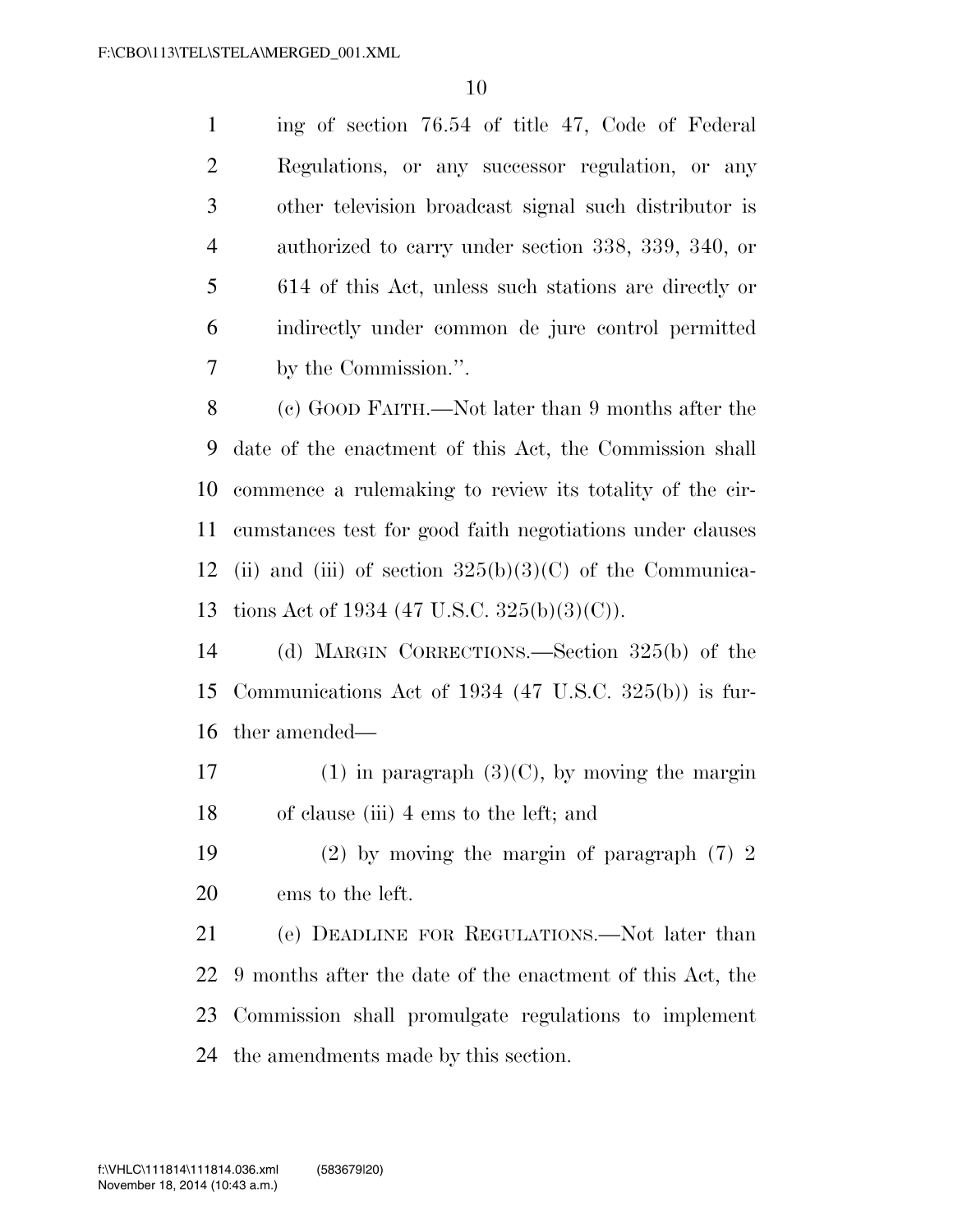## **SEC. 104. DELAYED APPLICATION OF JSA ATTRIBUTION RULE.**

 A party to a joint sales agreement (as defined in Note 2(k) to section 73.3555 of title 47, Code of Federal Regu- lations) that is in effect on the effective date of the amend-6 ment to Note  $2(k)(2)$  to such section made by the Further Notice of Proposed Rulemaking and Report and Order adopted by the Commission on March 31, 2014 (FCC 14– 28) shall not be considered to be in violation of the owner- ship limitations of such section by reason of the applica-11 tion of the rule in such Note  $2(k)(2)$  (as so amended) to such agreement before the date that is 6 months after the end of the period specified by the Commission in such Re- port and Order for such a party to come into compliance with such ownership limitations.

### **SEC. 105. DELETION OR REPOSITIONING OF STATIONS DUR-**

#### **ING CERTAIN PERIODS.**

 (a) IN GENERAL.—Section 614(b)(9) of the Commu- nications Act of 1934 (47 U.S.C. 534(b)(9)) is amended by striking the second sentence.

 (b) REVISION OF RULES.—Not later than 90 days after the date of the enactment of this Act, the Commis- sion shall revise section 76.1601 of its rules (47 CFR 76.1601) and any note to such section by removing the prohibition against deletion or repositioning of a local commercial television station during a period in which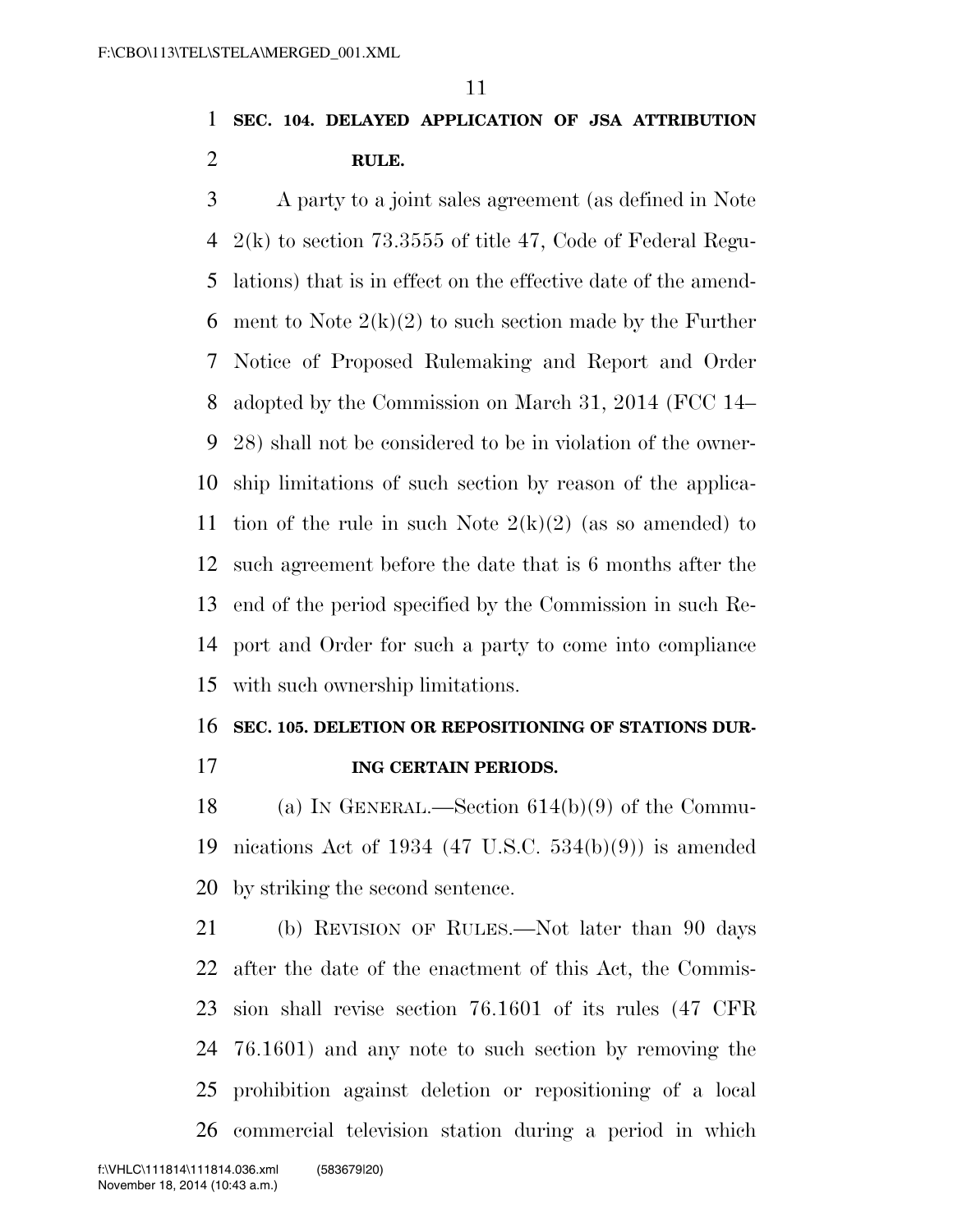major television ratings services measure the size of audi-

ences of local television stations.

### **SEC. 106. REPEAL OF INTEGRATION BAN.**

 (a) TERMINATION OF EFFECTIVENESS.—The second 5 sentence of section  $76.1204(a)(1)$  of title 47, Code of Fed- eral Regulations, terminates effective on the date that is 1 year after the date of the enactment of this Act.

 (b) REMOVAL FROM RULES.—Not later than 545 days after the date of the enactment of this Act, the Com- mission shall complete all actions necessary to remove the sentence described in subsection (a) from its rules.

 (c) PRESERVATION OF WAIVERS.—Any waiver of sec- tion 76.1204(a)(1) of title 47, Code of Federal Regula- tions, in effect as of the date of the enactment of this Act or granted after such date shall be extended through December 31, 2015.

(d) WORKING GROUP.—

18 (1) IN GENERAL.—Not later than 45 days after the date of the enactment of this Act, the Chairman of the Commission shall establish a working group of technical experts representing a wide range of stakeholders, to identify, report, and recommend performance objectives, technical capabilities, and technical standards of a not unduly burdensome, uniform, and technology- and platform-neutral soft-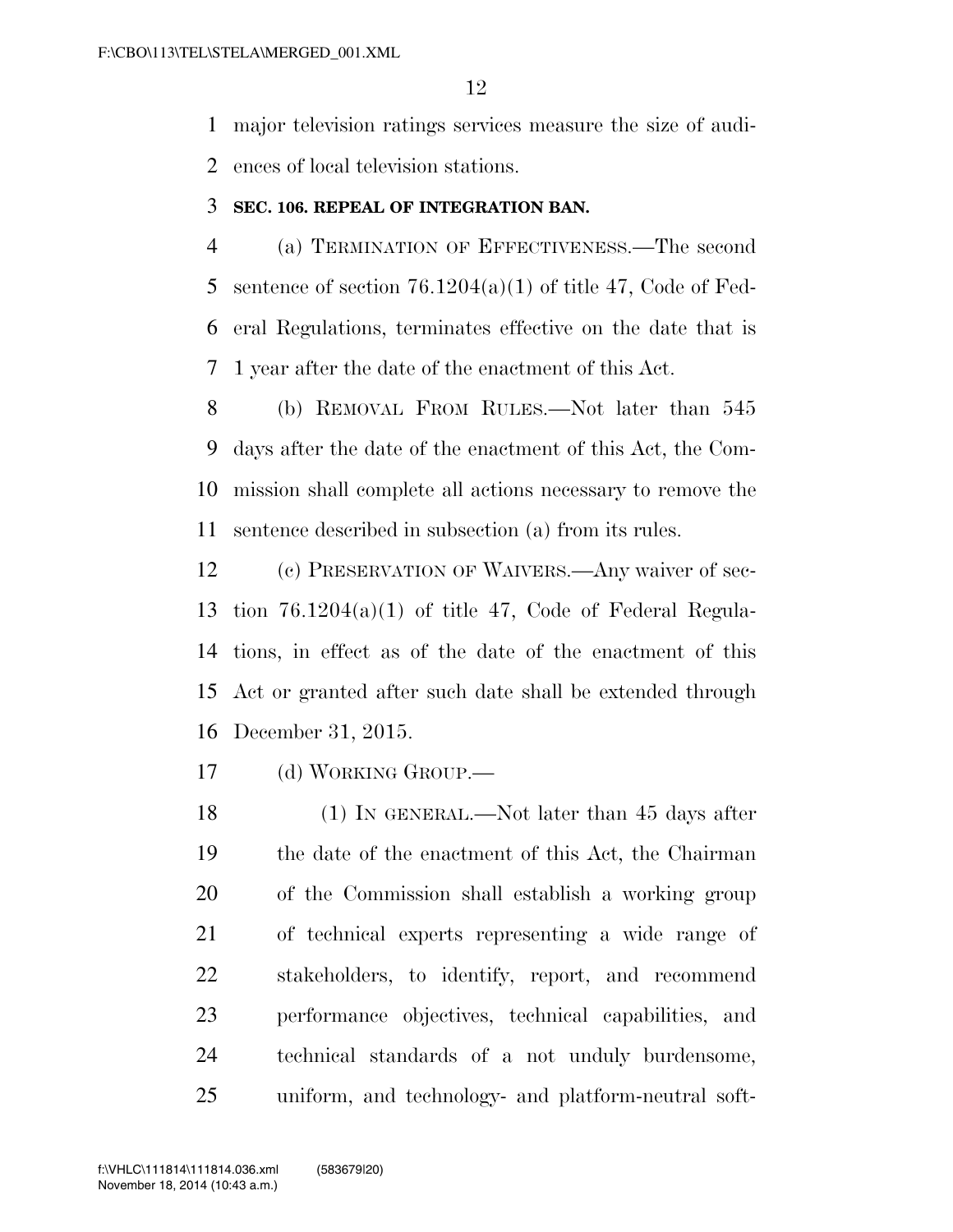| $\mathbf{1}$   | ware-based downloadable security system designed to      |
|----------------|----------------------------------------------------------|
| 2              | promote the competitive availability of navigation de-   |
| 3              | vices in furtherance of section 629 of the Commu-        |
| $\overline{4}$ | nications Act of 1934 (47 U.S.C. 549).                   |
| 5              | (2) REPORT.—Not later than 9 months after                |
| 6              | the date of the enactment of this Act, the working       |
| 7              | group shall file a report with the Commission on its     |
| 8              | work under paragraph (1).                                |
| 9              | (3) COMMISSION ASSISTANCE.—The Chairman                  |
| 10             | of the Commission may appoint a member of the            |
| 11             | Commission's staff-                                      |
| 12             | (A) to moderate and direct the work of the               |
| 13             | working group under this subsection; and                 |
| 14             | (B) to provide technical assistance to mem-              |
| 15             | bers of the working group, as appropriate.               |
| 16             | (4) INITIAL MEETING.—The initial meeting of              |
| 17             | the working group shall take place not later than 90     |
| 18             | days after the date of the enactment of this Act.        |
| 19             | SEC. 107. REPORT ON COMMUNICATIONS IMPLICATIONS OF       |
| 20             | STATUTORY LICENSING MODIFICATIONS.                       |
| 21             | (a) STUDY.—The Comptroller General of the United         |
| 22             | States shall conduct a study that analyzes and evaluates |
| 23             | the changes to the carriage requirements currently im-   |
| 24             | posed on multichannel video programming distributors     |
| 25             | under the Communications Act of 1934 (47 U.S.C. 151)     |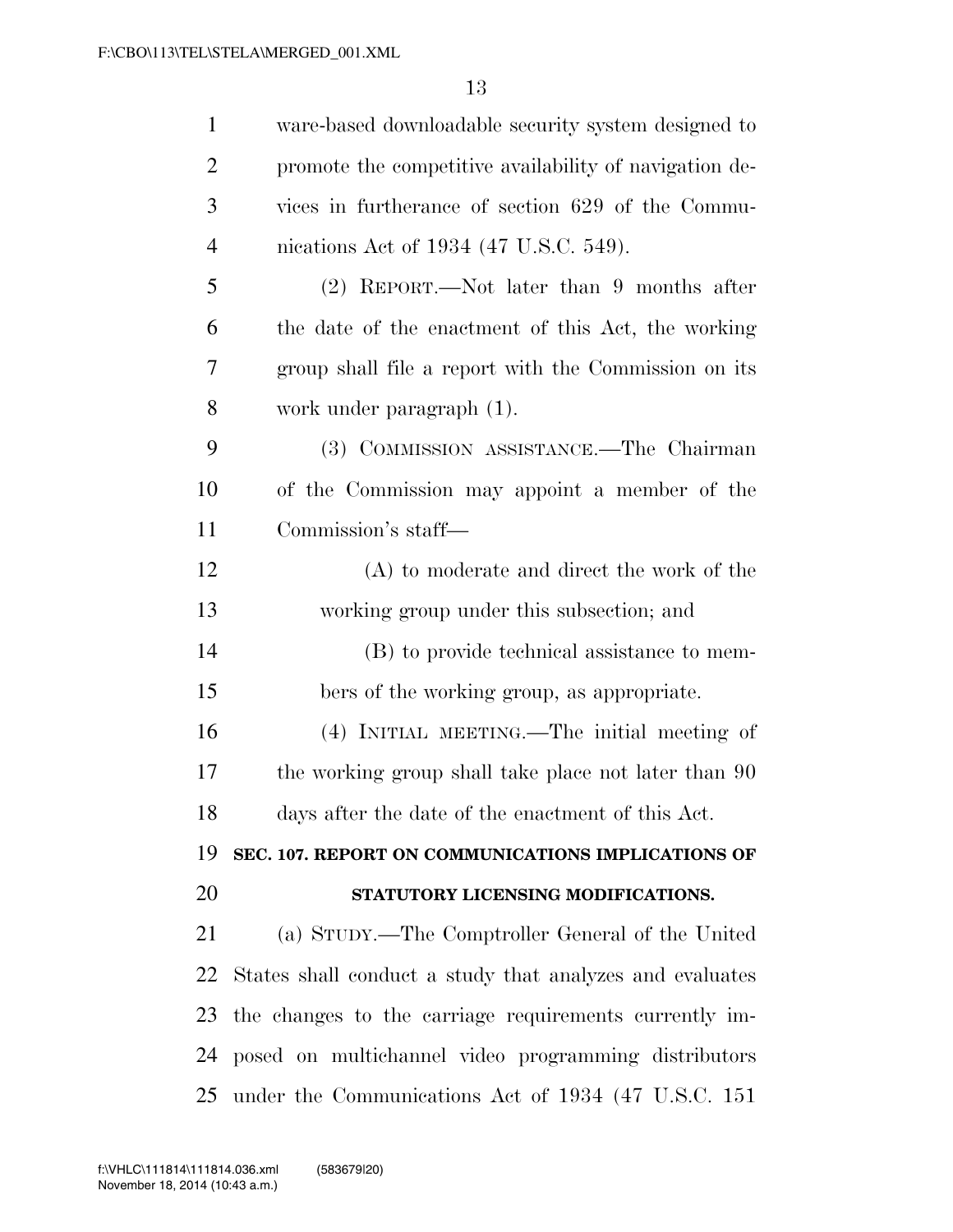et seq.) and the regulations promulgated by the Commis- sion that would be required or beneficial to consumers, and such other matters as the Comptroller General con- siders appropriate, if Congress implemented a phase-out of the current statutory licensing requirements set forth under sections 111, 119, and 122 of title 17, United States Code. Among other things, the study shall consider the impact such a phase-out and related changes to car- riage requirements would have on consumer prices and ac-cess to programming.

 (b) REPORT.—Not later than 18 months after the date of the enactment of this Act, the Comptroller General shall submit to the appropriate congressional committees a report on the results of the study conducted under sub- section (a), including any recommendations for legislative or administrative actions. Such report shall also include a discussion of any differences between such results and the results of the study conducted under section 303 of the Satellite Television Extension and Localism Act of 2010 (124 Stat. 1255).

## **SEC. 108. LOCAL NETWORK CHANNEL BROADCAST RE-PORTS.**

- (a) REQUIREMENT.—
- (1) IN GENERAL.—On the 270th day after the date of the enactment of this Act, and on each suc-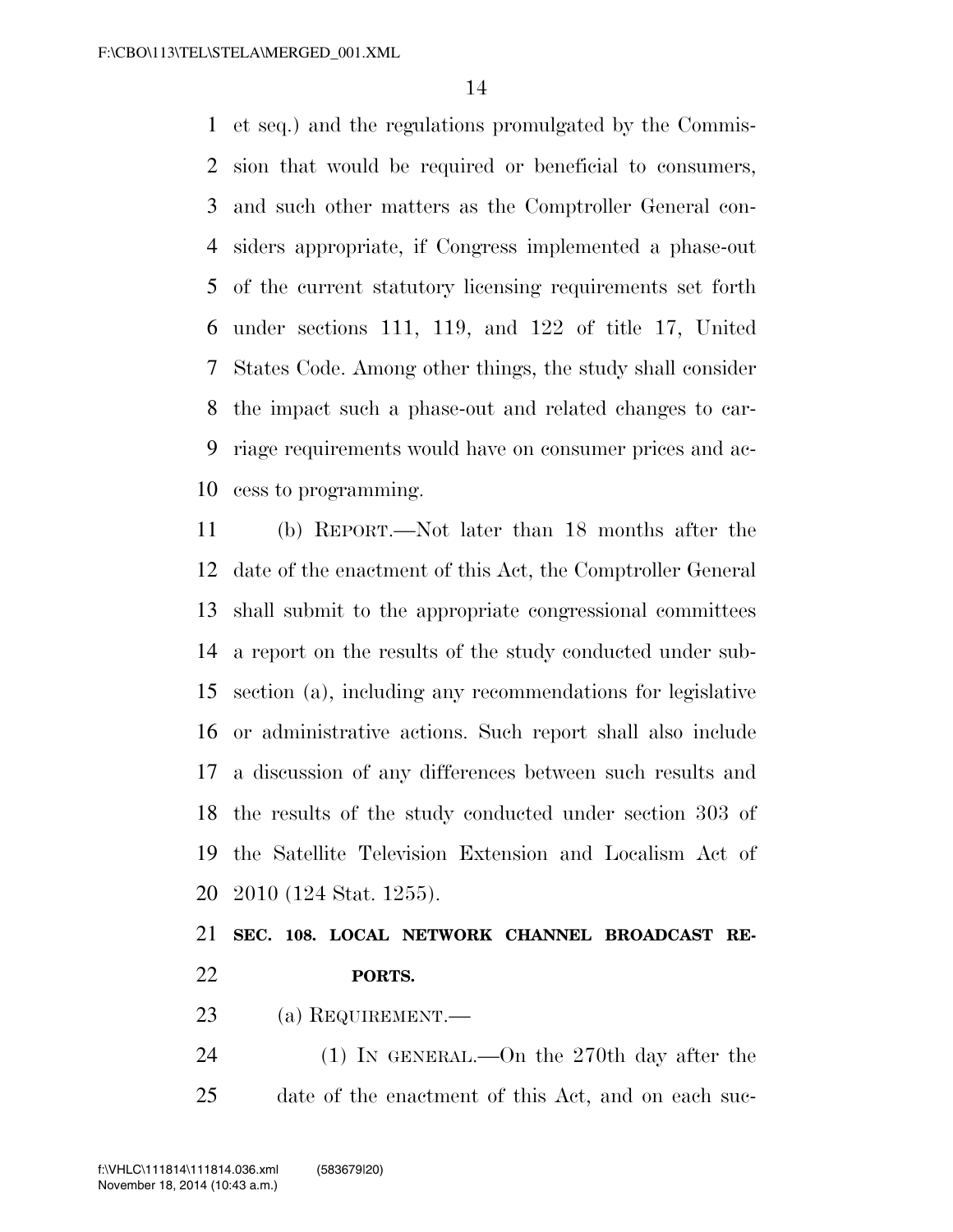| $\mathbf{1}$   | ceeding anniversary of such 270th day, each satellite  |
|----------------|--------------------------------------------------------|
| $\overline{2}$ | carrier shall submit an annual report to the Com-      |
| 3              | mission setting forth—                                 |
| 4              | $(A)$ each local market in which it—                   |
| 5              | (i) retransmits signals of 1 or more                   |
| 6              | television broadcast stations with a com-              |
| 7              | munity of license in that market;                      |
| 8              | (ii) has commenced providing<br>such                   |
| 9              | signals in the preceding 1-year period; and            |
| 10             | (iii) has ceased to provide such signals               |
| 11             | in the preceding 1-year period; and                    |
| 12             | (B) detailed information regarding the use             |
| 13             | and potential use of satellite capacity for the re-    |
| 14             | transmission of local signals in each local mar-       |
| 15             | ket.                                                   |
| 16             | TERMINATION.—The requirement under<br>(2)              |
| 17             | paragraph (1) shall cease after each satellite carrier |
| 18             | has submitted 5 reports under such paragraph.          |
| 19             | (b) DEFINITIONS.—In this section—                      |
| 20             | (1) the terms "local market" and "satellite car-       |
| 21             | rier" have the meaning given such terms in section     |
| 22             | $339(d)$ of the Communications Act of 1934 (47)        |
| 23             | U.S.C. $339(d)$ ; and                                  |
| 24             | (2) the term "television broadcast station" has        |
| 25             | the meaning given such term in section $325(b)(7)$ of  |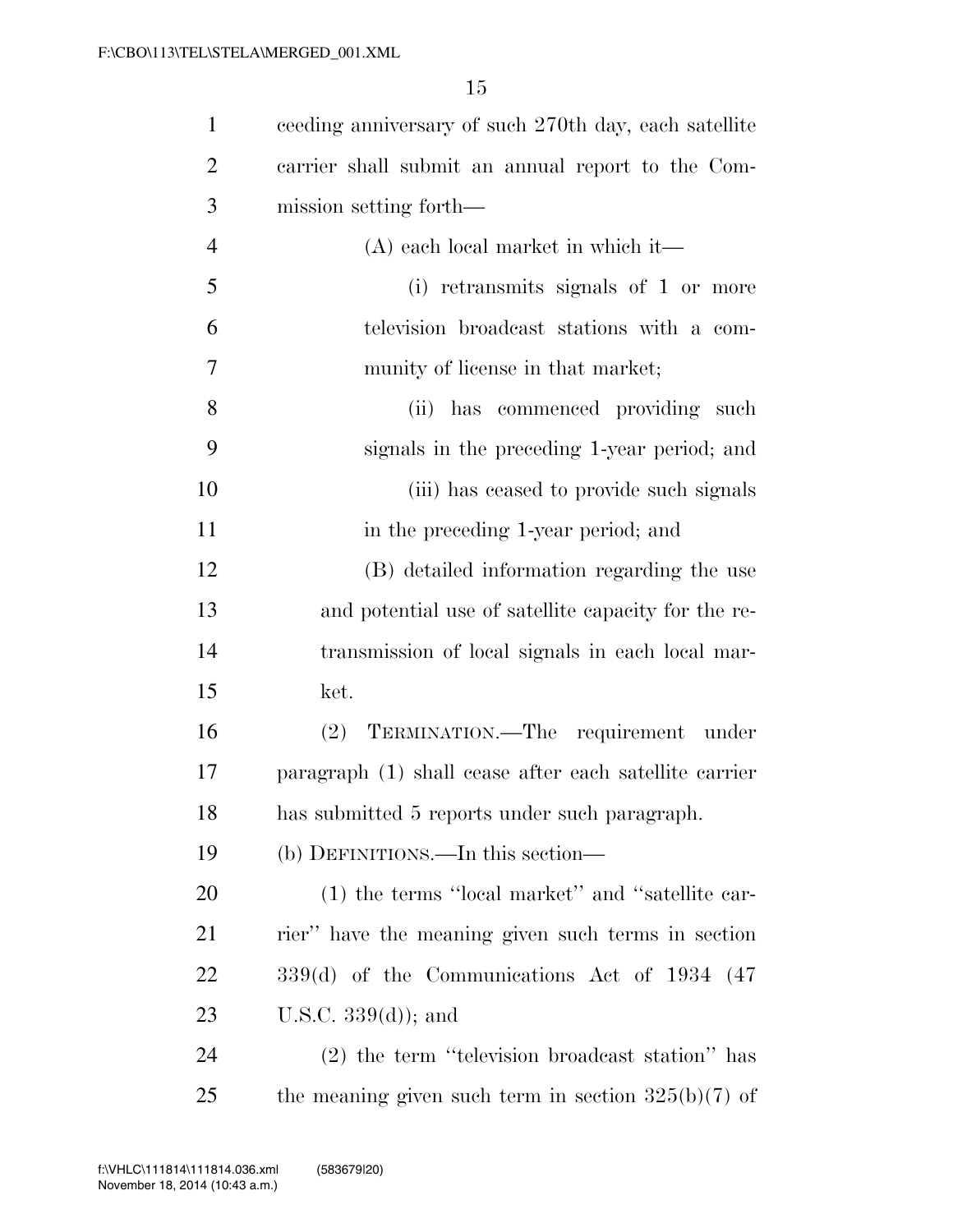the Communications Act of 1934 (47 U.S.C. 2  $325(b)(7)$ .

#### **SEC. 109. REPORT ON DESIGNATED MARKET AREAS.**

 (a) IN GENERAL.—Not later than 18 months after the date of the enactment of this Act, the Commission shall submit to the appropriate congressional committees a report that contains—

(1) an analysis of—

 (A) the extent to which consumers in each local market have access to broadcast program- ming from television broadcast stations located outside their local market, including through carriage by cable operators and satellite carriers of signals that are significantly viewed (within the meaning of section 340 of the Communica-16 tions Act of 1934 (47 U.S.C. 340)); and

 (B) whether there are technologically and economically feasible alternatives to the use of designated market areas to define markets that would provide consumers with more program- ming options and the potential impact such al- ternatives could have on localism and on broad- cast television locally, regionally, and nationally; and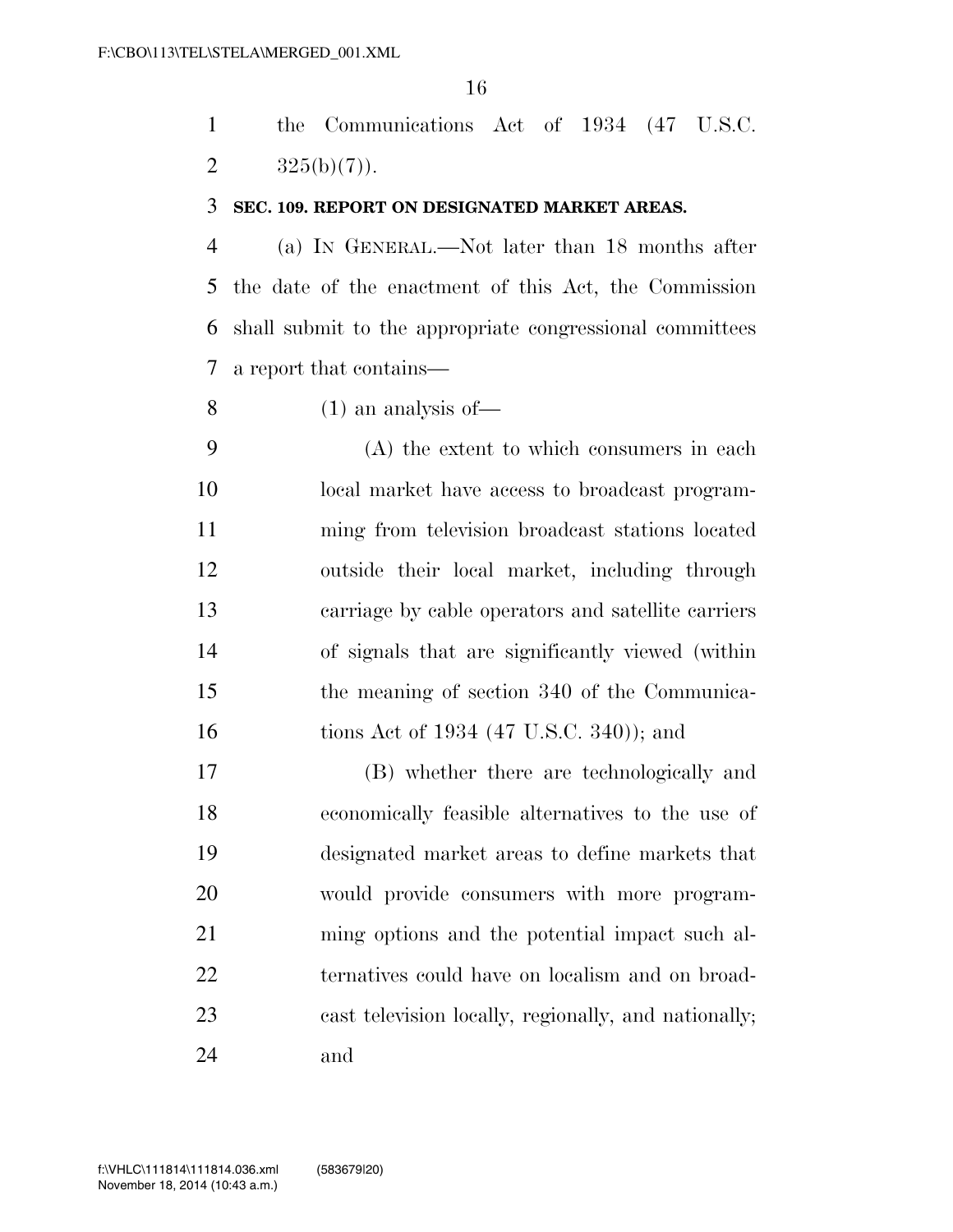| $\mathbf{1}$   | (2) recommendations on how to foster increased                      |
|----------------|---------------------------------------------------------------------|
| $\overline{2}$ | localism in counties served by out-of-State des-                    |
| 3              | ignated market areas.                                               |
| $\overline{4}$ | (b) CONSIDERATIONS FOR FOSTERING INCREASED                          |
| 5              | LOCALISM.—In making recommendations under sub-                      |
| 6              | section $(a)(2)$ , the Commission shall consider—                   |
| $\overline{7}$ | (1) the impact that designated market areas                         |
| 8              | that cross State lines have on access to local pro-                 |
| 9              | gramming;                                                           |
| 10             | (2) the impact that designated market areas                         |
| 11             | have on local programming in rural areas; and                       |
| 12             | (3) the state of local programming in States                        |
| 13             | served exclusively by out-of-State designated market                |
| 14             | areas.                                                              |
| 15             | SEC. 110. UPDATE TO CABLE RATES REPORT.                             |
| 16             | Section $623(k)$ of the Communications Act of 1934                  |
| 17             |                                                                     |
|                | $(47 \text{ U.S.C. } 543(\text{k}))$ is amended to read as follows: |
| 18             | "(k) REPORTS ON AVERAGE PRICES.—                                    |
| 19             | "(1) IN GENERAL.—The Commission shall an-                           |
| 20             | nually publish statistical reports on the average                   |
| 21             | rates for basic cable service and other cable pro-                  |
| 22             | gramming, and for converter boxes, remote control                   |
| 23             | units, and other equipment of cable systems that the                |
| 24             | Commission has found are subject to effective com-                  |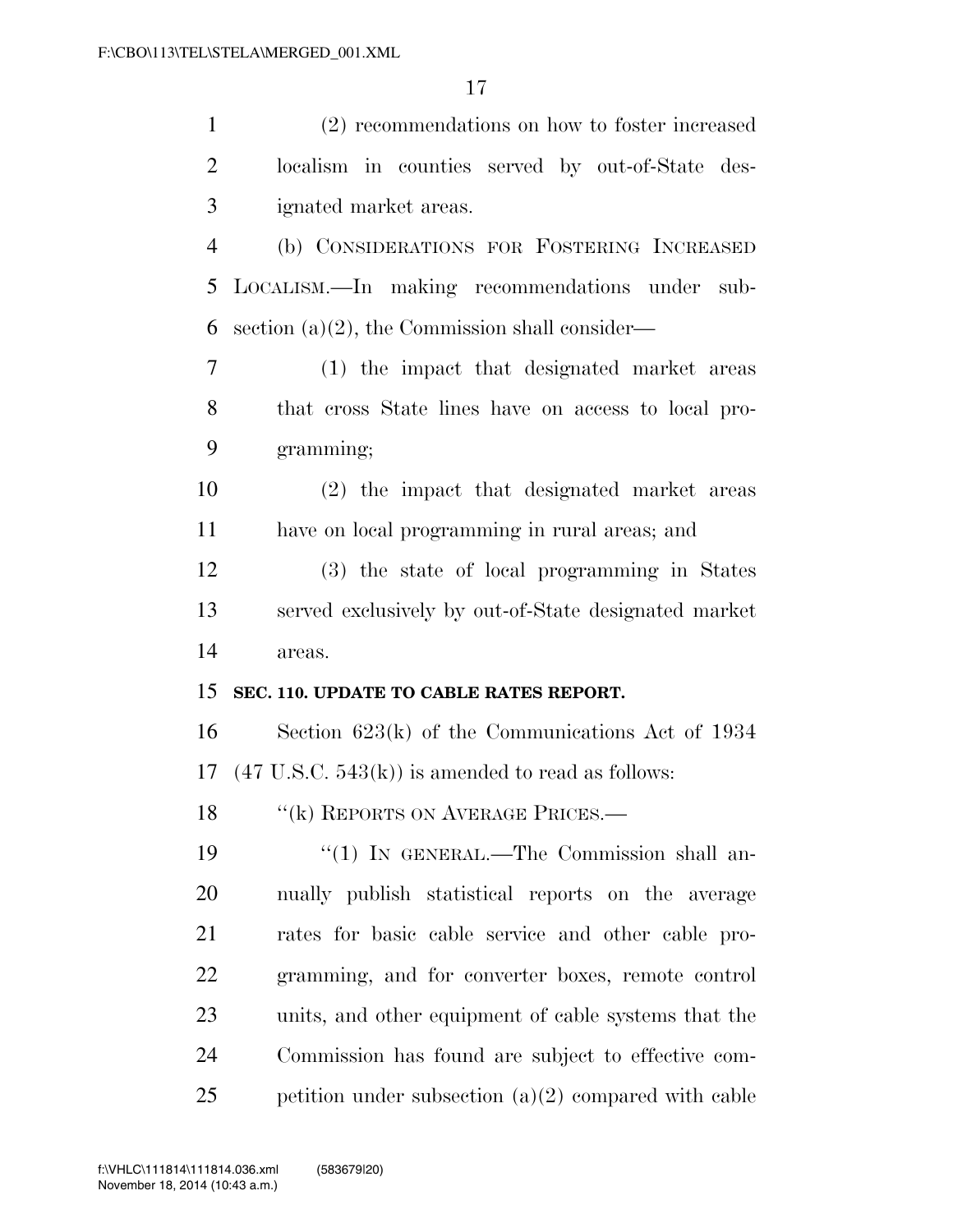| $\mathbf{1}$   | systems that the Commission has found are not sub-     |
|----------------|--------------------------------------------------------|
| $\overline{2}$ | ject to such effective competition.                    |
| 3              | "(2) INCLUSION IN ANNUAL REPORT.—                      |
| $\overline{4}$ | "(A) IN GENERAL.—The Commission shall                  |
| 5              | include in its report under paragraph (1) the          |
| 6              | aggregate average total amount paid by cable           |
| 7              | systems in compensation under section 325.             |
| 8              | "(B) FORM.—The Commission shall pub-                   |
| 9              | lish information under this paragraph in a             |
| 10             | manner substantially similar to the way other          |
| 11             | comparable information is published in such re-        |
| 12             | port.".                                                |
|                |                                                        |
| 13             | SEC. 111. ADMINISTRATIVE REFORMS TO EFFECTIVE COM-     |
| 14             | PETITION PETITIONS.                                    |
| 15             | Section 623 of the Communications Act of 1934 (47      |
| 16             | U.S.C. 543) is amended by adding at the end the fol-   |
|                | 17 lowing:                                             |
|                | 18 "(0) STREAMLINED PETITION PROCESS FOR SMALL         |
| 19             | CABLE OPERATORS.-                                      |
| 20             | "(1) IN GENERAL.—Not later than 180 days               |
| 21             | after the date of the enactment of this subsection,    |
| 22             | the Commission shall complete a rule making to es-     |
| 23             | tablish a streamlined process for filing of an effec-  |
| 24             | tive competition petition pursuant to this section for |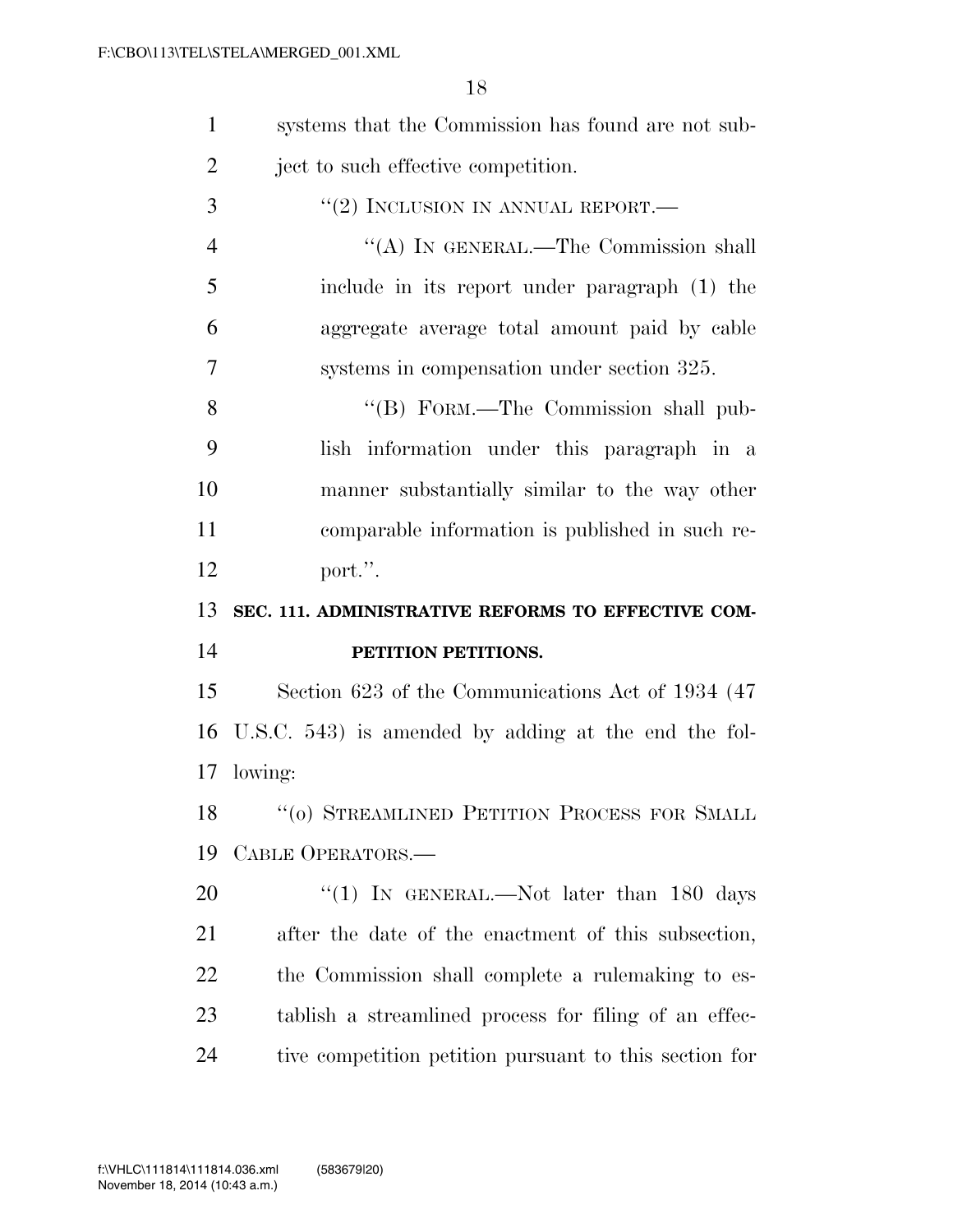small cable operators, particularly those who serve primarily rural areas.

 ''(2) CONSTRUCTION.—Nothing in this sub- section shall be construed to have any effect on the duty of a small cable operator to prove the existence of effective competition under this section.

7 "(3) DEFINITION OF SMALL CABLE OPER- ATOR.—In this subsection, the term 'small cable op- erator' has the meaning given the term in subsection  $10 \quad (\text{m})(2)$ .".

#### **SEC. 112. DEFINITIONS.**

In this title:

 (1) APPROPRIATE CONGRESSIONAL COMMIT- TEES.—The term ''appropriate congressional com- mittees'' means the Committee on Energy and Com- merce and the Committee on the Judiciary of the House of Representatives and the Committee on Commerce, Science, and Transportation and the Committee on the Judiciary of the Senate.

 (2) COMMISSION.—The term ''Commission'' means the Federal Communications Commission.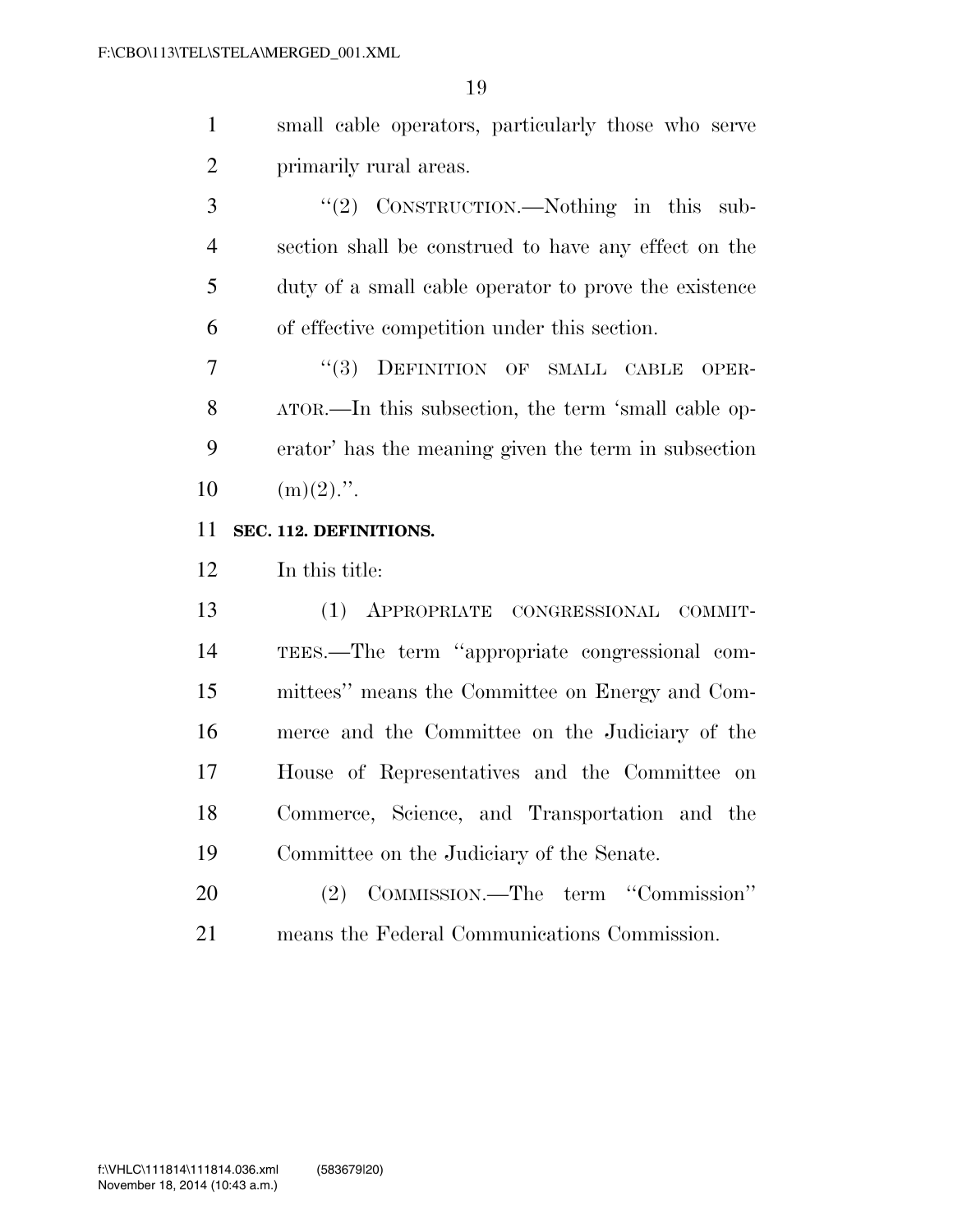# **TITLE II—COPYRIGHT PROVISIONS**

 **SEC. 201. REAUTHORIZATION.**  Chapter 1 of title 17, United States Code, is amend- ed— 6 (1) in section  $111(d)(3)$ — (A) in the matter preceding subparagraph (A), by striking ''clause'' and inserting ''para- graph''; and (B) in subparagraph (B), by striking 11 ''clause'' and inserting "paragraph"; and (2) in section 119— 13 (A) in subsection  $(c)(1)(E)$ , by striking 14 ''2014'' and inserting "2019"; and (B) in subsection (e), by striking ''2014'' 16 and inserting "2019". **SEC. 202. TERMINATION OF LICENSE.**  (a) IN GENERAL.—Section 119 of title 17, United States Code, as amended in section 201, is amended by adding at the end the following: ''(h) TERMINATION OF LICENSE.—This section shall cease to be effective on December 31, 2019.''. (b) CONFORMING AMENDMENT.—Section 107(a) of the Satellite Television Extension and Localism Act of 2010 (17 U.S.C. 119 note) is repealed.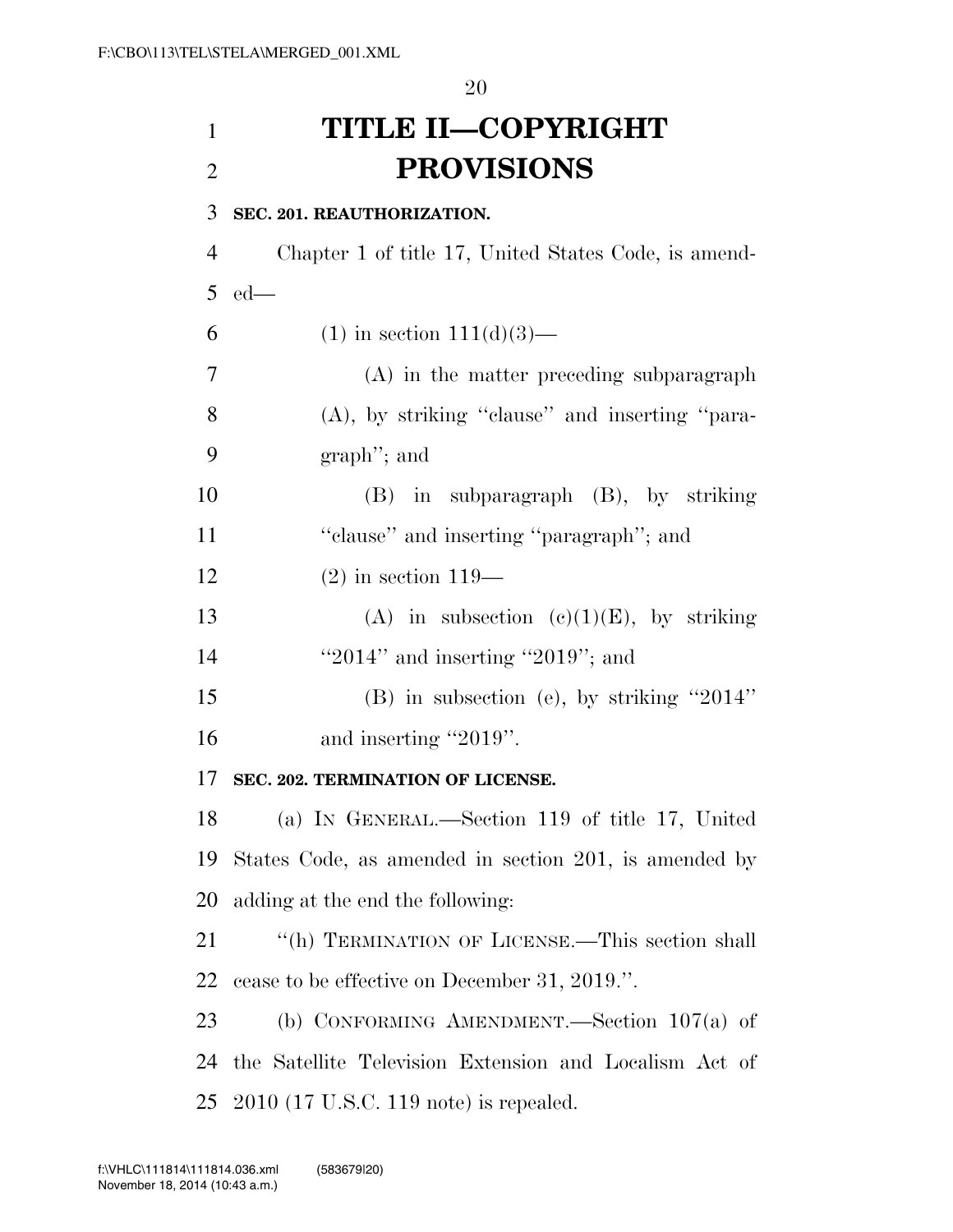# **SEC. 203. LOCAL SERVICE AREA OF A PRIMARY TRANS-MITTER.**

 Section 111(f)(4) of title 17, United States Code, is amended, in the second sentence—

 (1) by inserting ''as defined by the rules and regulations of the Federal Communications Commis-sion,'' after ''television station,'';

 (2) by striking ''comprises the area within 35 miles of the transmitter site, except that'' and in- serting ''comprises the designated market area, as 11 defined in section  $122(j)(2)(C)$ , that encompasses the community of license of such station and any community that is located outside such designated market area that is either wholly or partially within 35 miles of the transmitter site or,''; and

 (3) by striking ''the number of miles shall be 20 miles'' and inserting ''wholly or partially within 20 miles of such transmitter site''.

### **SEC. 204. MARKET DETERMINATIONS.**

20 Section  $122(j)(2)$  of title 17, United States Code, is amended—

 (1) by moving the margins of subparagraphs 23 (B),  $(C)$ , and  $(D)$  2 ems to the left; and

(2) by adding at the end the following:

25 "(E) MARKET DETERMINATIONS.—The local market of a commercial television broad